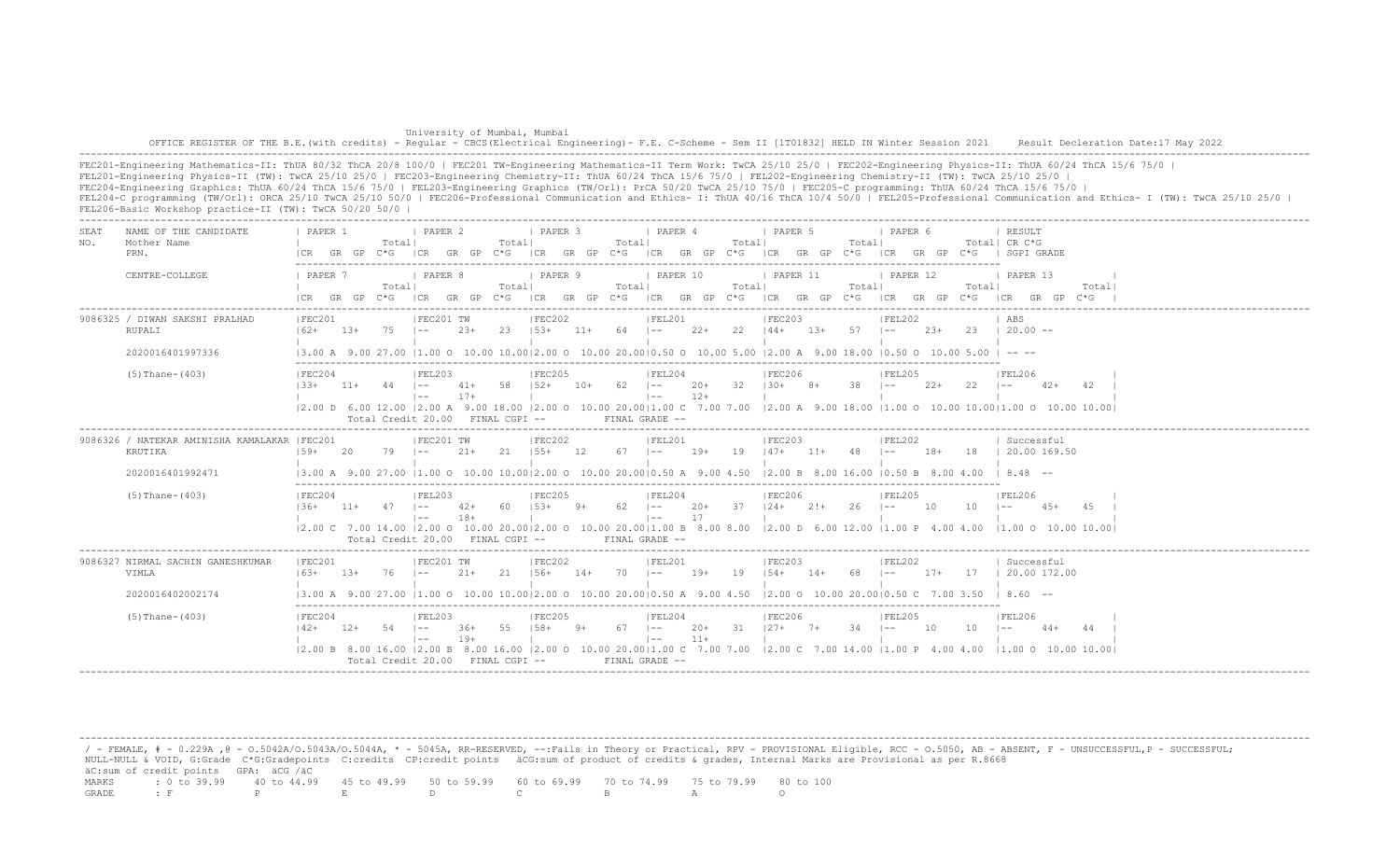13/5/2022 Page No.1

## University of Mumbai, Mumbai OFFICE REGISTER OF THE B.E.(with credits) - Regular - CBCS(Electrical Engineering)- F.E. C-Scheme - Sem II [1T01832] HELD IN Winter Session 2021 Result Decleration Date:17 May 2022 -------------------------------------------------------------------------------------------------------------------------------------------------------------------------------------------------------------------

FEC201-Engineering Mathematics-II: ThUA 80/32 ThCA 20/8 100/0 | FEC201 TW-Engineering Mathematics-II Term Work: TwCA 25/10 25/0 | FEC202-Engineering Physics-II: ThUA 60/24 ThCA 15/6 75/0 | FEL201-Engineering Physics-II (TW): TwCA 25/10 25/0 | FEC203-Engineering Chemistry-II: ThUA 60/24 ThCA 15/6 75/0 | FEL202-Engineering Chemistry-II (TW): TwCA 25/10 25/0 | FEC204-Engineering Graphics: ThUA 60/24 ThCA 15/6 75/0 | FEL203-Engineering Graphics (TW/Orl): PrCA 50/20 TwCA 25/10 75/0 | FEC205-C programming: ThUA 60/24 ThCA 15/6 75/0 | FEL204-C programming (TW/Orl): ORCA 25/10 TwCA 25/10 50/0 | FEC206-Professional Communication and Ethics- I: ThUA 40/16 ThCA 10/4 50/0 | FEL205-Professional Communication and Ethics- I (TW): TwCA 25/10 25/0 | FEL206-Basic Workshop practice-II (TW): TwCA 50/20 50/0 | -------------------------------------------------------------------------------------------------------------------------------------------------------------------------------------------------------------------

| SEAT<br>NO. | NAME OF THE CANDIDATE<br>Mother Name<br>PRN.                                           | PAPER 1                              |        | Totall       | I PAPER 2                        |                | Totall      | I PAPER 3                     |       | Totall      | PAPER 4                                         |                | Totall | 1 PAPER 5                                                                                                                 | Totall       | I PAPER 6                  |        |        | <b>I RESULT</b><br>Total! CR C*G<br>GR GP C*G  CR GR GP C*G  CR GR GP C*G  CR GR GP C*G  CR GR GP C*G  CR GP C*G  CR GP C*G   SGPI GRADE                                   |       |  |
|-------------|----------------------------------------------------------------------------------------|--------------------------------------|--------|--------------|----------------------------------|----------------|-------------|-------------------------------|-------|-------------|-------------------------------------------------|----------------|--------|---------------------------------------------------------------------------------------------------------------------------|--------------|----------------------------|--------|--------|----------------------------------------------------------------------------------------------------------------------------------------------------------------------------|-------|--|
|             | CENTRE-COLLEGE                                                                         | I PAPER 7                            |        | Totall       | PAPER 8                          |                | Totall      | PAPER 9                       |       | Totall      | PAPER 10                                        |                | Totall | PAPER 11                                                                                                                  | Totall       | PAPER 12                   |        | Totall | PAPER 13<br>ICR GR GP C*G ICR GR GP C*G ICR GR GP C*G ICR GR GP C*G ICR GR GP C*G ICR GR GP C*G ICR GP C*G ICR GR GP C*G                                                   | Total |  |
|             | 9086328 SIDDIOUI MOHD FAISAL HUSSAIN   FEC201<br>AKHTER HUSSAIN - SHABANA SIDDIQUI 49+ |                                      |        |              | IFEC201 TW<br>10 59 I--          |                |             | IFEC202                       |       |             | IFEL201<br>$11 \t 11 \t 146+ \t 4!+ \t 50 \t -$ |                |        | IFEC203<br>$10+ 10 + 10 + 149+$                                                                                           |              | IFEL202<br>$1! + 50$ $1--$ | 15     |        | Successful<br>15   20.00 123.50                                                                                                                                            |       |  |
|             | 2020016401997007                                                                       |                                      |        |              |                                  |                |             |                               |       |             |                                                 |                |        |                                                                                                                           |              |                            |        |        | 13.00 D 6.00 18.00 11.00 P 4.00 4.00 12.00 C 7.00 14.00 10.50 P 4.00 2.00 12.00 B 8.00 16.00 10.50 C 7.00 3.50 I 6.18 --                                                   |       |  |
|             | $(5)$ Thane- $(403)$                                                                   | IFEC204<br>$130+$                    | 7      | $37 - 1 = -$ | FEL203<br>$1 - -$                | 22<br>$12+$    | $34$ $151+$ | IFEC205                       | $8+$  | $59$ $1--$  | IFEL204<br>$\vert - -$                          | $20+$<br>16    |        | IFEC206<br>$36$ $124+$ $4+$                                                                                               | $28 - 1 - -$ | IFEL205                    | 10     | 10     | IFEL206<br>-20<br>$1 - -$                                                                                                                                                  | 20    |  |
|             |                                                                                        |                                      |        |              | Total Credit 20.00 FINAL CGPI -- |                |             |                               |       |             | FINAL GRADE --                                  |                |        |                                                                                                                           |              |                            |        |        | 2.00 E 5.00 10.00  2.00 E 5.00 10.00  2.00 A 9.00 18.00  1.00 B 8.00 8.00  2.00 D 6.00 12.00  1.00 P 4.00 4.00  1.00 P 4.00 4.00                                           |       |  |
|             | 9086329 SURVE MOHAMMED ATEEQUE<br>ALAMGEER - AYESHA                                    | FEC201<br>$161+$                     | $1.3+$ | $74$ $1--$   | FEC201 TW                        | $2.5+$         |             | FEC202<br>25 $152+$ 13+       |       | $65 = 1 -$  | FEL201                                          | $24+$          |        | FEC203<br>24 148+ 13+                                                                                                     | 61 –         | FEL202                     | $2.3+$ |        | ABS<br>$23 \t120.00 -$                                                                                                                                                     |       |  |
|             | 2020016402001492                                                                       |                                      |        |              |                                  |                |             |                               |       |             |                                                 |                |        | 13.00 B 8.00 24.00 11.00 O 10.00 10.0012.00 O 10.00 20.0010.50 O 10.00 5.00 12.00 O 10.00 20.0010.50 O 10.00 5.00 I -- -- |              |                            |        |        |                                                                                                                                                                            |       |  |
|             | $(5)$ Thane- $(403)$                                                                   | IFEC204<br>$132+$                    | 13+    | $45 - 1 -$   | IFEL203<br>$1 - -$               | $40+$<br>$10+$ |             | IFEC205<br>$50 \t 152+ \t 9+$ |       | $61 - -$    | IFEL204<br>$\vert - - \vert$                    | $20+$<br>$11+$ |        | IFEC206<br>$31 \t125+7+32 \t1--$                                                                                          |              | IFEL205                    | $19+$  | 19     | <b>IFEL206</b><br>$\sim$ $-$<br>42+<br>12.00 C 7.00 14.00 12.00 C 7.00 14.00 12.00 O 10.00 20.0011.00 C 7.00 7.00 12.00 C 7.00 14.00 11.00 A 9.00 9.00 11.00 O 10.00 10.00 | 42    |  |
|             |                                                                                        |                                      |        |              | Total Credit 20.00 FINAL CGPI -- |                |             |                               |       |             | FINAL GRADE --                                  |                |        |                                                                                                                           |              |                            |        |        |                                                                                                                                                                            |       |  |
|             | 9086330 KAMATHI JATIN RAJESH<br>SANGITA                                                | FEC201<br>$166+$                     | $16+$  | 82.          | FEC201 TW<br>$1 - -$             | $19+$          | 19          | FEC202<br>$153+$              | $13+$ | $66$ $ -$   | FEL201                                          | $22+$          |        | FEC203<br>22 $152+$ 12+                                                                                                   | $64$ $ -$    | FEL202                     | $16+$  |        | Successful<br>16   20.00 172.50                                                                                                                                            |       |  |
|             | 2020016402115504                                                                       | 13.00 O 10.00 30.0011.00 A 9.00 9.00 |        |              |                                  |                |             |                               |       |             |                                                 |                |        |                                                                                                                           |              |                            |        |        | $12.00$ O $10.00$ 20.0010.50 O $10.00$ 5.00 12.00 O $10.00$ 20.0010.50 C 7.00 3.50 1 8.63 --                                                                               |       |  |
|             | $(12)$ Panvel- $(124)$                                                                 | IFEC204<br>$129+$                    | $11+$  | $40$ $1 - -$ | IFEL203<br>$1 - -$               | $45+$<br>$18+$ | 63   44+    | IFEC205                       | $9+$  | $53 \t - -$ | IFEL204<br>$\vert - - \vert$                    | 11+<br>18      |        | IFEC206<br>$29$ $124+$ $7+$                                                                                               | $31 - 1 -$   | IFEL205                    | $16+$  | 16     | IFEL206<br>$46+$<br>$1 - -$                                                                                                                                                |       |  |
|             |                                                                                        |                                      |        |              | Total Credit 20.00 FINAL CGPI -- |                |             |                               |       |             | FINAL GRADE --                                  |                |        |                                                                                                                           |              |                            |        |        | 12.00 D 6.00 12.00 12.00 O 10.00 20.0012.00 B 8.00 16.00 11.00 D 6.00 6.00 12.00 C 7.00 14.00 11.00 C 7.00 7.00 11.00 O 10.00 10.00                                        |       |  |

-------------------------------------------------------------------------------------------------------------------------------------------------------------------------------------------------------------------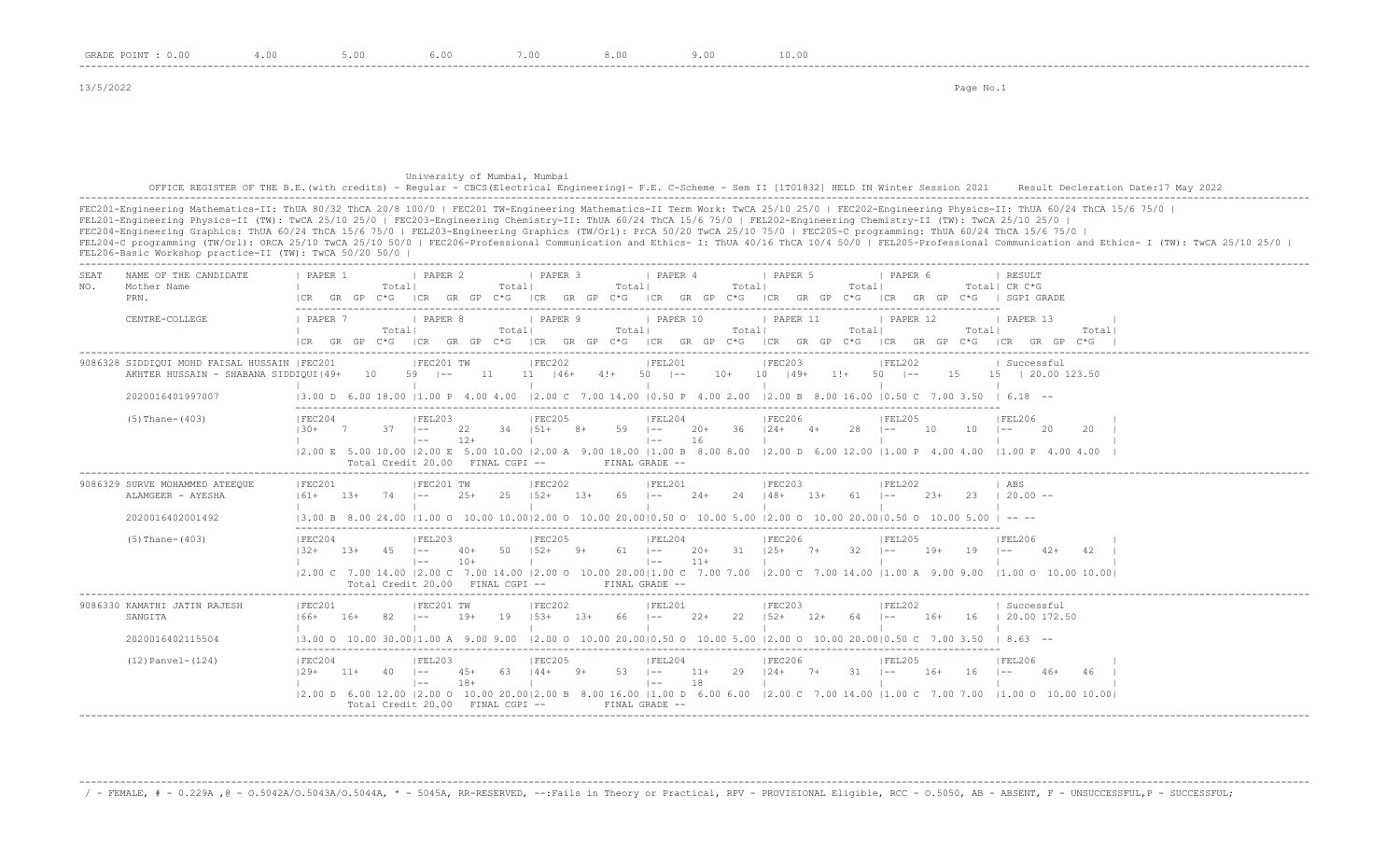|                    |                                      |       |      |                                                                       |      |      | NULL-NULL & VOID, G:Grade C*G:Gradepoints C:credits CP:credit points äCG:sum of product of credits & grades, Internal Marks are Provisional as per R.8668 |
|--------------------|--------------------------------------|-------|------|-----------------------------------------------------------------------|------|------|-----------------------------------------------------------------------------------------------------------------------------------------------------------|
|                    | äC:sum of credit points GPA: äCG /äC |       |      |                                                                       |      |      |                                                                                                                                                           |
| MARKS              | $: 0 \text{ to } 39.99$ 40 to 44.99  |       |      | 45 to 49.99 50 to 59.99 60 to 69.99 70 to 74.99 75 to 79.99 80 to 100 |      |      |                                                                                                                                                           |
| GRADE              |                                      |       |      |                                                                       |      |      |                                                                                                                                                           |
| GRADE POINT : 0.00 |                                      | 4 0 0 | 5.00 | 600.                                                                  | 7 NO | 8.00 | 10.00                                                                                                                                                     |
|                    |                                      |       |      |                                                                       |      |      |                                                                                                                                                           |

| 13/5/2022   |                                                         | Page No.2                                                                                                                                                                                                                                                                                                                                                                                                                                                                                                                                                                                                                                                                                                                                                                     |
|-------------|---------------------------------------------------------|-------------------------------------------------------------------------------------------------------------------------------------------------------------------------------------------------------------------------------------------------------------------------------------------------------------------------------------------------------------------------------------------------------------------------------------------------------------------------------------------------------------------------------------------------------------------------------------------------------------------------------------------------------------------------------------------------------------------------------------------------------------------------------|
|             |                                                         |                                                                                                                                                                                                                                                                                                                                                                                                                                                                                                                                                                                                                                                                                                                                                                               |
|             |                                                         |                                                                                                                                                                                                                                                                                                                                                                                                                                                                                                                                                                                                                                                                                                                                                                               |
|             |                                                         |                                                                                                                                                                                                                                                                                                                                                                                                                                                                                                                                                                                                                                                                                                                                                                               |
|             |                                                         | University of Mumbai, Mumbai                                                                                                                                                                                                                                                                                                                                                                                                                                                                                                                                                                                                                                                                                                                                                  |
|             |                                                         | OFFICE REGISTER OF THE B.E. (with credits) - Regular - CBCS (Electrical Engineering) - F.E. C-Scheme - Sem II [1T01832] HELD IN Winter Session 2021<br>Result Decleration Date: 17 May 2022                                                                                                                                                                                                                                                                                                                                                                                                                                                                                                                                                                                   |
|             | FEL206-Basic Workshop practice-II (TW): TwCA 50/20 50/0 | FEC201-Engineering Mathematics-II: ThUA 80/32 ThCA 20/8 100/0   FEC201 TW-Engineering Mathematics-II Term Work: TwCA 25/10 25/0   FEC202-Engineering Physics-II: ThUA 60/24 ThCA 15/6 75/0  <br>FEL201-Engineering Physics-II (TW): TwCA 25/10 25/0   FEC203-Engineering Chemistry-II: ThUA 60/24 ThCA 15/6 75/0   FEL202-Engineering Chemistry-II (TW): TwCA 25/10 25/0  <br>FEC204-Engineering Graphics: ThUA 60/24 ThCA 15/6 75/0   FEL203-Engineering Graphics (TW/Orl): PrCA 50/20 TwCA 25/10 75/0   FEC205-C programming: ThUA 60/24 ThCA 15/6 75/0  <br>FEL204-C programming (TW/Orl): ORCA 25/10 TwCA 25/10 50/0   FEC206-Professional Communication and Ethics- I: ThUA 40/16 ThCA 10/4 50/0   FEL205-Professional Communication and Ethics- I (TW): TwCA 25/10 25/0 |
| SEAT<br>NO. | NAME OF THE CANDIDATE<br>Mother Name                    | I PAPER 2<br>  PAPER 3<br>  PAPER 4<br><b>I</b> PAPER 5<br>PAPER 1<br>I PAPER 6<br>  RESULT<br>Total <br>Total <br>Total <br>Total  CR C*G<br>Total <br>Total                                                                                                                                                                                                                                                                                                                                                                                                                                                                                                                                                                                                                 |
|             | PRN.                                                    | ICR GR GP C*G ICR GR GP C*G ICR GR GP C*G ICR GR GP C*G ICR GR GP C*G ICR GR GP C*G I SGPI GRADE                                                                                                                                                                                                                                                                                                                                                                                                                                                                                                                                                                                                                                                                              |
|             | CENTRE-COLLEGE                                          | <b>I PAPER 9</b><br><b>FAPER 10</b><br><b>I PAPER 11</b><br>PAPER 12<br>1 PAPER 7<br><i>I</i> PAPER 8<br>1 PAPER 13<br>Total <br>Total<br>Totall<br>Totall<br>Total <br>Totall<br>Total                                                                                                                                                                                                                                                                                                                                                                                                                                                                                                                                                                                       |
|             |                                                         | CR GR GP C*G  CR GR GP C*G  CR GR GP C*G  CR GR GP C*G  CR GR GP C*G  CR GR GP C*G  CR GR GP C*G                                                                                                                                                                                                                                                                                                                                                                                                                                                                                                                                                                                                                                                                              |
|             | 9086331 MAHADIK PRATHAM PRADIP<br>PRANALI               | IFEC202<br> FEL201<br> FEC203<br>IFEC201<br>IFEL202<br>  Successful<br>15   46+ 14+ 60   -- 21+ 21   54+ 12+ 66   --<br>$149+$<br>67<br>15+<br>23+ 23   20.00 161.00<br>18+<br>$\mathbf{L}$                                                                                                                                                                                                                                                                                                                                                                                                                                                                                                                                                                                   |
|             | 2020016402012764                                        | $(3.00 \text{ C} \quad 7.00 \text{ } 21.00 \text{ }  1.00 \text{ C} \quad 7.00 \text{ } 7.00 \text{ }  2.00 \text{ O} \quad 10.00 \text{ } 20.00  0.50 \text{ O} \quad 10.00 \text{ } 5.00 \text{ }  2.00 \text{ O} \quad 10.00 \text{ } 20.00  0.50 \text{ O} \quad 10.00 \text{ } 5.00 \text{ }  8.05 \text{ } -5.00 \text{ }  0.00 \text{ } 5.00 \text{ }  0.00$                                                                                                                                                                                                                                                                                                                                                                                                           |
|             | $(12)$ Panvel- $(822)$                                  | FEC205<br> FEL204<br>IFEC206<br>IFEC204<br>IFEL206                                                                                                                                                                                                                                                                                                                                                                                                                                                                                                                                                                                                                                                                                                                            |
|             |                                                         | $25$ $129+$ $8+$<br>$\overline{131}$<br>$149+$ 13+ 62 1-- 13+<br>$1.3+$<br>$1 - -$<br>$25+$<br>$37$ $1- 17+$ $17$ $1--$<br>$4.3+$<br>$\mathbb{R}^n$ and $\mathbb{R}^n$ are $\mathbb{R}^n$ and $\mathbb{R}^n$ and $\mathbb{R}^n$ are $\mathbb{R}^n$<br>$12+$<br>$  - -$<br>$17+$<br>the contract of the contract of the contract of the contract of the contract of the contract of the                                                                                                                                                                                                                                                                                                                                                                                        |
|             |                                                         | $(2.00 \text{ D} \quad 6.00 \text{ } 12.00 \text{ }  2.00 \text{ D} \quad 6.00 \text{ } 12.00 \text{ }  2.00 \text{ O} \quad 10.00 \text{ } 20.00  1.00 \text{ D} \quad 6.00 \text{ } 6.00 \text{ }  2.00 \text{ B} \quad 8.00 \text{ } 16.00 \text{ }  1.00 \text{ C} \quad 7.00 \text{ } 7.00 \text{ }  1.00 \text{ O} \quad 10.00 \text{ } 10.00 \text{ } 10.00 \$<br>FINAL GRADE --<br>Total Credit 20.00 FINAL CGPI --                                                                                                                                                                                                                                                                                                                                                   |
|             | 9086332 GADKARI SOHEL MUSAFAR<br>SHABANA                | IFEC201<br>IFEC202<br>IFEL201<br>IFEC201 TW<br>IFEC203<br> FEL202<br>  Successful<br>$20 \t 124$<br>149<br>7+ 31  -- 16+ 16  27+ 7+<br>$34$ $ -$<br>16+ 16   20.00 128.00                                                                                                                                                                                                                                                                                                                                                                                                                                                                                                                                                                                                     |
|             | 2019016402106523                                        | 3.00 C 7.00 21.00  1.00 O 10.00 10.00 2.00 P 4.00 8.00  0.50 C 7.00 3.50  2.00 E 5.00 10.00  0.50 C 7.00 3.50   6.40 --                                                                                                                                                                                                                                                                                                                                                                                                                                                                                                                                                                                                                                                       |
|             | $(13)$ Ratnagiri- $(525)$                               | FEC205<br> FEL204<br> FEL203<br> FEC206<br> FEL205<br> FEC204<br>  FEL206                                                                                                                                                                                                                                                                                                                                                                                                                                                                                                                                                                                                                                                                                                     |
|             |                                                         | 44   32+ 13+ 45   -- 16+ 35   20+ 4+<br>132<br>$39 - 1 - -$<br>$24$ $1- 15+$<br>$28+$<br>$15$ $1-$<br>$7+$<br>and the contract of the property<br>$\vert - - \vert$<br>$19+$<br>$16+$<br>the control of the con-<br>the contract of the contract of the contract of the contract of the contract of<br><b>Contract Contract</b><br>$\mathbf{1}$                                                                                                                                                                                                                                                                                                                                                                                                                               |
|             |                                                         | 2.00 D 6.00 12.00  2.00 D 6.00 12.00  2.00 C 7.00 14.00  1.00 B 8.00 8.00  2.00 E 5.00 10.00  1.00 C 7.00 7.00  1.00 A 9.00 9.00<br>Total Credit 20.00 FINAL CGPI --<br>FINAL GRADE --                                                                                                                                                                                                                                                                                                                                                                                                                                                                                                                                                                                        |
|             | 9086333 VAIDYA MAYURESH SATISH                          | FEL201<br>IFEC201<br>IFEC201 TW<br> FEC202<br> FEC203<br><b>IFEL202</b><br>  Successful                                                                                                                                                                                                                                                                                                                                                                                                                                                                                                                                                                                                                                                                                       |
|             | ASHWINEE                                                | $155+$ 19+<br>24   49+ 12+ 61   -- 21+ 21   50+ 12+<br>$74$ $ --$ 24+<br>$62$ $\left[- - \right. 22 + \right. 22$ $\left[ 20.00 168.00 \right]$<br>the contract of the contract of the contract of the contract of the contract of the contract of the contract of<br>$\mathbf{1}$<br>the property of the<br>the control of the control of the                                                                                                                                                                                                                                                                                                                                                                                                                                |
|             | 2020016402163725                                        | $\begin{bmatrix} 3.00 & B & 0.00 & 24.00 & 11.00 & O & 10.00 & 10.00 & 20.00 & O & 10.00 & 50.0 & 10.00 & 5.00 & 10.00 & 20.00 & 0.00 & 0.00 & 0.00 & 0.00 & 0.00 & 0.00 & 0.00 & 0.00 & 0.00 & 0.00 & 0.00 & $                                                                                                                                                                                                                                                                                                                                                                                                                                                                                                                                                               |
|             | $(39)$ Uran- $(990)$                                    | FEL204<br> FEC206 <br>IFEC205<br> FEL205 <br>IFEC204<br>IFEL203<br>IFEL206<br>55   40+ 10+ 50   -- 24+ 44   25+ 9+<br>124<br>37<br>$\vert - -$<br>$34$ $ --22+$<br>$13+$<br>38+<br>$22 - 1 =$<br>$42+$<br>$20 +$<br>$17+$<br>$\vert - - \vert$<br>the contract of the contract of the contract of the contract of the contract of<br>$1 - -$<br>the contract of the contract of                                                                                                                                                                                                                                                                                                                                                                                               |
|             |                                                         | 2.00 E 5.00 10.00  2.00 B 8.00 16.00  2.00 C 7.00 14.00  1.00 O 10.00 10.00  2.00 C 7.00 14.00  1.00 O 10.00 10.00 10.00 10.00 10.00 10.00  <br>Total Credit 20.00 FINAL CGPI -- FINAL GRADE --                                                                                                                                                                                                                                                                                                                                                                                                                                                                                                                                                                               |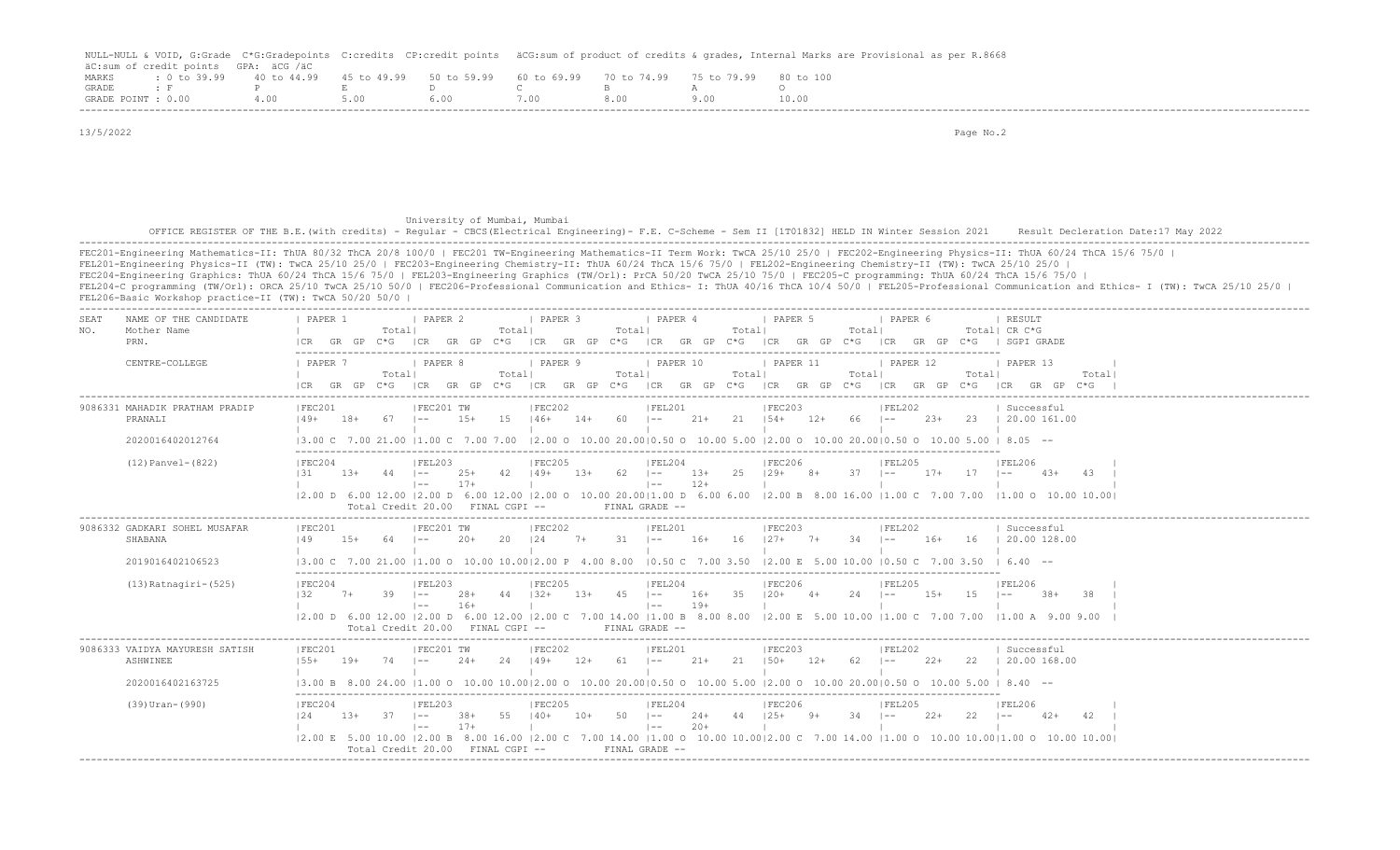|                    |                                                                                                |     |  |      |  | ' - FEMALE, # - 0.229A ,@ - 0.5042A/0.5043A/0.5044A, * - 5045A, RR-RESERVED, --:Fails in Theory or Practical, RPV - PROVISIONAL Eligible, RCC - 0.5050, AB - ABSENT, F - UNSUCCESSFUL,P - SUCCESSFUL; |
|--------------------|------------------------------------------------------------------------------------------------|-----|--|------|--|-------------------------------------------------------------------------------------------------------------------------------------------------------------------------------------------------------|
|                    |                                                                                                |     |  |      |  | NULL-NULL & VOID, G:Grade C*G:Gradepoints C:credits CP:credit points äCG:sum of product of credits & grades, Internal Marks are Provisional as per R.8668                                             |
|                    | äC:sum of credit points GPA: äCG /äC                                                           |     |  |      |  |                                                                                                                                                                                                       |
| MARKS              | t 0 to 39,99 40 to 44,99 45 to 49,99 50 to 59,99 60 to 69,99 70 to 74,99 75 to 79,99 80 to 100 |     |  |      |  |                                                                                                                                                                                                       |
| GRADE              |                                                                                                |     |  |      |  |                                                                                                                                                                                                       |
| GRADE POINT : 0.00 |                                                                                                | 400 |  | '.00 |  | 10.00                                                                                                                                                                                                 |

13/5/2022 Page No.3

## University of Mumbai, Mumbai OFFICE REGISTER OF THE B.E.(with credits) - Regular - CBCS(Electrical Engineering) - F.E. C-Scheme - Sem II [1T01832] HELD IN Winter Session 2021 Result Decleration Date:17 May 2022 -------------------------------------------------------------------------------------------------------------------------------------------------------------------------------------------------------------------

FEC201-Engineering Mathematics-II: ThUA 80/32 ThCA 20/8 100/0 | FEC201 TW-Engineering Mathematics-II Term Work: TwCA 25/10 25/0 | FEC202-Engineering Physics-II: ThUA 60/24 ThCA 15/6 75/0 | FEL201-Engineering Physics-II (TW): TwCA 25/10 25/0 | FEC203-Engineering Chemistry-II: ThUA 60/24 ThCA 15/6 75/0 | FEL202-Engineering Chemistry-II (TW): TwCA 25/10 25/0 | FEC204-Engineering Graphics: ThUA 60/24 ThCA 15/6 75/0 | FEL203-Engineering Graphics (TW/Orl): PrCA 50/20 TwCA 25/10 75/0 | FEC205-C programming: ThUA 60/24 ThCA 15/6 75/0 | FEL204-C programming (TW/Orl): ORCA 25/10 TwCA 25/10 50/0 | FEC206-Professional Communication and Ethics- I: ThUA 40/16 ThCA 10/4 50/0 | FEL205-Professional Communication and Ethics- I (TW): TwCA 25/10 25/0 | FEL206-Basic Workshop practice-II (TW): TwCA 50/20 50/0 |

| SEAT<br>NAME OF THE CANDIDATE<br>Mother Name<br>NO.<br>PRN.    | PAPER 1<br><b>PAPER 2</b><br>  PAPER 3<br>  PAPER 4<br>I PAPER 6<br>  PAPER 5<br>  RESULT<br>Total <br>Totall<br>Totall<br>Totall<br>Totall<br>Total  CR C*G<br>$C*G$ $ CR$ $GR$ $GP$ $C*G$<br>ICR GR GP C*G<br>ICR GR GP C*G ICR GR GP<br>GR GP C*G   SGPI GRADE<br>GR GP<br>$C * G$<br> CR                                                                                                                                                                                                                                                                                                                                                                |
|----------------------------------------------------------------|-------------------------------------------------------------------------------------------------------------------------------------------------------------------------------------------------------------------------------------------------------------------------------------------------------------------------------------------------------------------------------------------------------------------------------------------------------------------------------------------------------------------------------------------------------------------------------------------------------------------------------------------------------------|
| CENTRE-COLLEGE                                                 | <b>I PAPER 7</b><br><b>I PAPER 8</b><br>I PAPER 9<br>PAPER 10<br>  PAPER 11<br>I PAPER 12<br>1 PAPER 13<br>Totall<br>Totall<br>Totall<br>Totall<br>Totall<br>Total <br>Total<br>C*G ICR GR GP C*G ICR GR GP C*G ICR GR GP C*G ICR GR GP C*G ICR GP C*G ICR GP C*G ICR GR GP C*G<br>GR GP                                                                                                                                                                                                                                                                                                                                                                    |
| 9086334 KAMBLE SWAPNIL SHRAVAN<br>VAISHALI<br>2020016402075996 | FEC201<br> FEC202<br> FEC203<br>  Successful<br>FEC201 TW<br> FEL201<br> FEL202<br>19<br>$13+$<br>$57$ $1--$<br>$18+$<br>18<br>$13+$<br>58   --<br>$22+$<br>22 1 20.00 170.00<br>166+<br>18+<br>84<br>19+<br>$144+$<br>$145+$<br>$ -$<br>$ 2,00 \t{A} \t{9,00} \t{18,00} \t{0.50} \t{B} \t{8,00} \t{4,00}$<br>$\vert 2.00 \text{ A} \vert 9.00 \text{ 18.00 } \vert 0.50 \text{ O} 10.00 \text{ 5.00 } \vert 8.50 \vert -$<br>13.00 O 10.00 30.0011.00 A 9.00 9.00                                                                                                                                                                                          |
| (76) Navi Mumbai-(385)                                         | FEC204<br> FEL203<br> FEC205<br> FEL204<br> FEC206<br> FEL205<br> FEL206<br>$147+$<br>$34$ $132+$<br>144<br>$52 - 1 =$<br>30<br>$1.5+$<br>62.<br>$\vert - - \vert$<br>16+<br>$8+$<br>$40 - 1 -$<br>$16+$<br>16<br>$8+$<br>-20+<br>$\vert - - \vert$<br>$42+$<br>42<br>$10+$<br>$18 +$<br>$1 - -$<br>$\vert - - \vert$<br>12.00 C 7.00 14.00 12.00 P 4.00 8.00 12.00 O 10.00 20.0011.00 C 7.00 7.00 12.00 O 10.00 20.0011.00 C 7.00 7.00 11.00 O 10.00 10.001<br>Total Credit 20.00 FINAL CGPI --<br>FINAL GRADE --                                                                                                                                          |
| 9086335 RUSHABH PATIL<br>RAJESHWARI<br>2020016402075837        | FEC202<br>IFEC201<br>FEC201 TW<br> FEL201<br> FEC203<br> FEL202<br>Successful<br>$14+$ 58<br>86 I--<br>19<br>$144+$<br>$20+$<br>$20 \t141+$<br>$15+$<br>$56$ $1--$<br>$19+$<br>19   20.00 177.50<br>167+ 19+<br>19+<br>$1 - -$<br>$(3.00 \t{0} 10.00 \t{0} 30.0011.00 \t{A} 9.00 \t{9.00} 2.00 \t{A} 9.00 \t{18.00} 10.50 \t{0} 10.00 \t{5.00} 12.00 \t{B} 8.00 \t{16.00} 10.50 \t{A} 9.00 \t{4.50} 18.88 --$                                                                                                                                                                                                                                               |
| (76) Navi Mumbai-(385)                                         | FEC204<br> FEL203<br> FEC205<br> FEL204<br> FEC206<br> FEL205<br> FEL206<br>$1.52+$<br>65<br>34<br>$131+$<br>39<br>54<br>$1.3+$<br>$\vert - -$<br>$17+$<br>$8+$<br>$20+$<br>20<br>$1 - -$<br>$44+$<br>$\vert - -$<br>44<br>$44+$<br>$17+$<br>$10+$<br>$\vert - - \vert$<br>$\vert$ $-$<br>12.00 C 7.00 14.00 12.00 B 8.00 16.00 12.00 O 10.00 20.0011.00 C 7.00 7.00 12.00 A 9.00 18.00 11.00 O 10.00 10.0010.00 O 10.00 10.00 10.00<br>Total Credit 20.00 FINAL CGPI --<br>FINAL GRADE --                                                                                                                                                                  |
| 9086336 NAIR ANURAG PRADEEP<br>JAYANTHI                        | <b>FEC202</b><br> FEC201 TW<br> FEC203<br> FEC201<br> FEL201<br> FEL202<br>  Successful<br>$152+$<br>85<br>19<br>$13+$<br>$65$ $ -$<br>$22+$<br>22<br>$149+$<br>$12+$<br>$61 - -$<br>$20+$<br>20   20.00 186.00<br>$170+$<br>$15+$<br>$\vert - -$<br>19+                                                                                                                                                                                                                                                                                                                                                                                                    |
| 2020016402136984<br>(76) Navi Mumbai- (426)                    | $(3.00 \t{0} 10.00 \t{0} 30.00   1.00 \t{A} 9.00 \t{0} 9.00$ $(2.00 \t{0} 10.00 \t{2} 0.00   0.50 \t{0} 10.00 \t{5} 0.00   2.00 \t{0} 10.00 \t{2} 0.00   0.50 \t{0} 10.00 \t{5} 0.00   9.30$ --<br>IFEC205<br>IFEC204<br> FEL203<br>IFEL204<br>IFEC206<br>IFEL205<br>IFEL206<br>4.5<br>$1.50+$<br>$13+$<br>63<br>$23+$<br>$1.32+$<br>$8+$<br>$2.2+$<br>22<br>$39+$<br>39<br>12.4<br>33<br>$40+$<br>$\vert - - \vert$<br>$22+$<br>$20+$<br>$1 - -$<br>$\vert$ $-$<br> 2.00 P 4.00 8.00  2.00 O 10.00 20.00 2.00 O 10.00 20.00 1.00 O 10.00 10.00 2.00 O 10.00 20.00 1.00 O 10.00 0.00 1.00 A 9.00 9.00<br>Total Credit 20.00 FINAL CGPI --<br>FINAL GRADE -- |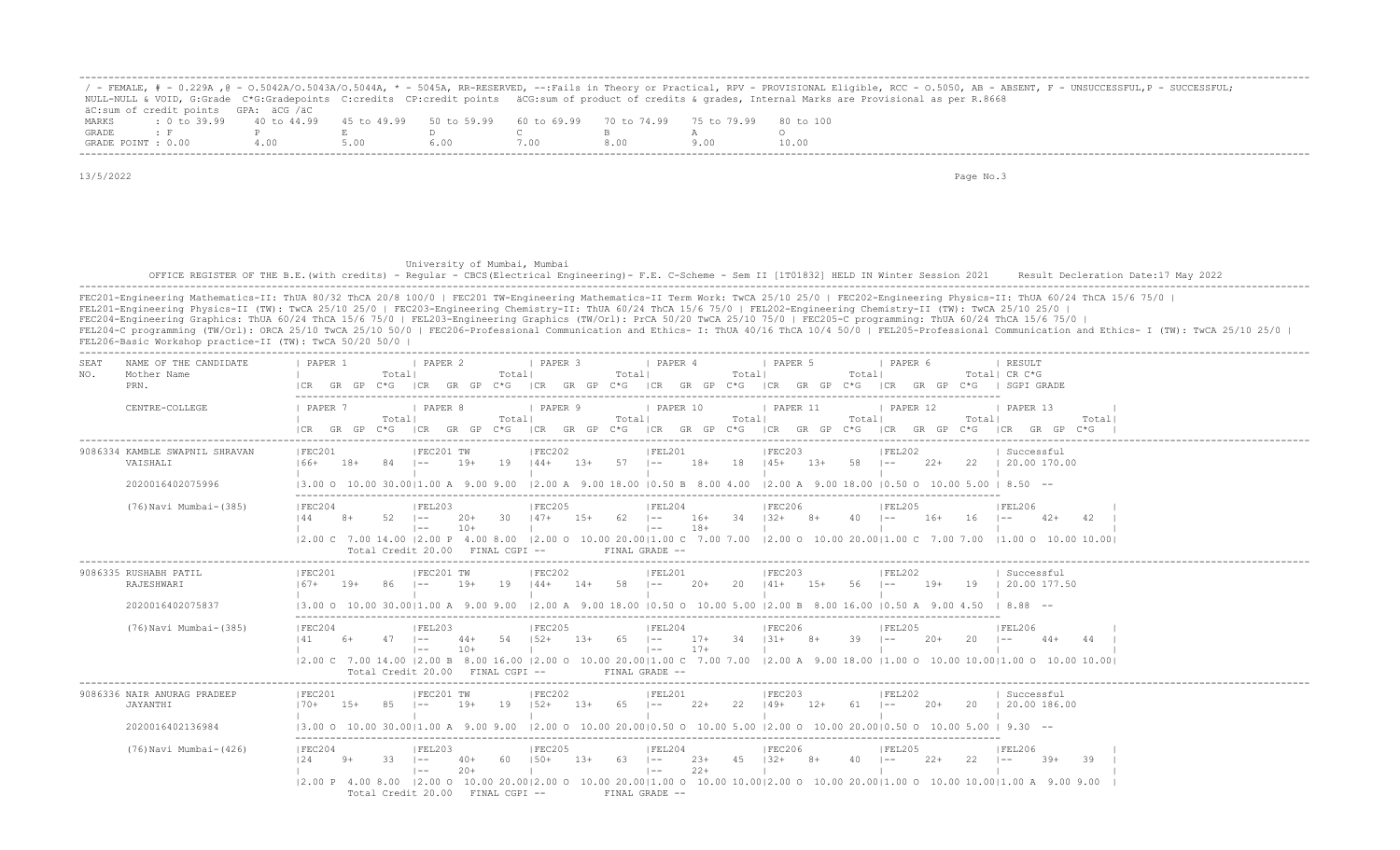|                    |                                                                                                              |      |      |      |      | - FEMALE, # - 0.229A , @ - 0.5042A/0.5043A/0.5044A, * - 5045A, RR-RESERVED, --:Fails in Theory or Practical, RPV - PROVISIONAL Eligible, RCC - 0.5050, AB - ABSENT, F - UNSUCCESSFUL, P - SUCCESSFUL; |
|--------------------|--------------------------------------------------------------------------------------------------------------|------|------|------|------|-------------------------------------------------------------------------------------------------------------------------------------------------------------------------------------------------------|
|                    |                                                                                                              |      |      |      |      | NULL-NULL & VOID, G:Grade C*G:Gradepoints C:credits CP:credit points äCG:sum of product of credits & grades, Internal Marks are Provisional as per R.8668                                             |
|                    | äC:sum of credit points GPA: äCG /äC                                                                         |      |      |      |      |                                                                                                                                                                                                       |
| MARKS              | t 0 to 39.99   40 to 44.99   45 to 49.99   50 to 59.99   60 to 69.99   70 to 74.99   75 to 79.99   80 to 100 |      |      |      |      |                                                                                                                                                                                                       |
| GRADE              |                                                                                                              |      |      |      |      |                                                                                                                                                                                                       |
| GRADE POINT : 0.00 |                                                                                                              | 4.00 | 5.00 | 600. | 8.00 | 10.00                                                                                                                                                                                                 |
|                    |                                                                                                              |      |      |      |      |                                                                                                                                                                                                       |

-------------------------------------------------------------------------------------------------------------------------------------------------------------------------------------------------------------------

13/5/2022 Page No.4

-------------------------------------------------------------------------------------------------------------------------------------------------------------------------------------------------------------------

## University of Mumbai, Mumbai OFFICE REGISTER OF THE B.E.(with credits) - Regular - CBCS(Electrical Engineering) - F.E. C-Scheme - Sem II [1T01832] HELD IN Winter Session 2021 Result Decleration Date:17 May 2022 -------------------------------------------------------------------------------------------------------------------------------------------------------------------------------------------------------------------

| FEC201-Engineering Mathematics-II: ThUA 80/32 ThCA 20/8 100/0   FEC201 TW-Engineering Mathematics-II Term Work: TwCA 25/10 25/0   FEC202-Engineering Physics-II: ThUA 60/24 ThCA 15/6 75/0                     |
|----------------------------------------------------------------------------------------------------------------------------------------------------------------------------------------------------------------|
| FEL201-Engineering Physics-II (TW): TwCA 25/10 25/0   FEC203-Engineering Chemistry-II: ThUA 60/24 ThCA 15/6 75/0   FEL202-Engineering Chemistry-II (TW): TwCA 25/10 25/0                                       |
| FEC204-Engineering Graphics: ThUA 60/24 ThCA 15/6 75/0   FEL203-Engineering Graphics (TW/Orl): PrCA 50/20 TwCA 25/10 75/0   FEC205-C programming: ThUA 60/24 ThCA 15/6 75/0                                    |
| FEL204-C programming (TW/Orl): ORCA 25/10 TwCA 25/10 50/0   FEC206-Professional Communication and Ethics- I: ThUA 40/16 ThCA 10/4 50/0   FEL205-Professional Communication and Ethics- I (TW): TwCA 25/10 25/0 |
| FEL206-Basic Workshop practice-II (TW): TwCA 50/20 50/0                                                                                                                                                        |

| NAME OF THE CANDIDATE<br>SEAT<br>NO.<br>Mother Name<br>PRN. | PAPER 1<br>Totall<br>GR<br>C*G.<br>GP                       | PAPER 2<br>Total <br>GP<br>LCR.<br>GR.<br>`* ና              | PAPER 3<br>Total<br>GR<br>GP<br>$C * G$<br>I CR<br>I CR                        | PAPER 4<br>PAPER 5<br>Total<br>Total<br>GR.<br>GP<br>C*G-<br>GR.<br>GP               | PAPER 6<br>RESULT<br>Total  CR C*G<br>SGPT GRADE<br>GR.                |               |
|-------------------------------------------------------------|-------------------------------------------------------------|-------------------------------------------------------------|--------------------------------------------------------------------------------|--------------------------------------------------------------------------------------|------------------------------------------------------------------------|---------------|
| CENTRE-COLLEGE                                              | PAPER '<br>Totall<br>GR<br>G <sub>P</sub><br>∩*G            | PAPER 8<br>Totall<br>GP<br>GR.<br>ገ* ና                      | PAPER 9<br>Totall<br>I CR<br>GR.<br>GP.<br>C*G.<br>I CR                        | PAPER 10<br>  PAPER 11<br>Total<br>Totall<br>GP<br>GR.<br>$C*G$<br>GR<br>GP<br>I CR. | PAPER 12<br>  PAPER 13<br>Totall<br>GR<br>GP<br>GR.<br>l CR.<br>GP.    | Totall<br>C*G |
| 9086337 / ANAMIKA SHARMA<br>KANCHAN                         | IFEC201<br>$174+$<br>$12+$                                  | IFEC201 TW<br>1.5                                           | IFEC202<br>IFEL201<br>-62<br>$148+$<br>$14+$<br>$- -$                          | IFEC203<br>$20+$<br>-20<br>$152+$<br>63                                              | IFEL202<br>Successful<br>19<br>20.00 176.50<br>19+<br>$- -$            |               |
| 2020016402137233                                            | $13.00 \Omega$                                              | 30.0011.00<br>'.00                                          | 10.00 20.0010.50 0<br>12.00 O                                                  | $12.00$ $\Omega$<br>10.00 5.00<br>10.00                                              | $8.83 - -$<br>20.0010.50 A                                             |               |
| (76) Navi Mumbai-(426)                                      | FEC204<br>$130 -$<br>37<br>$7+$                             | <b>FEL203</b><br>-53<br>$3.5+$<br>$1 - -$<br>$18+$<br>$- -$ | <b>FEC205</b><br><b>FEL204</b><br>-68<br>$14+$<br>$\sim$<br>$1.54+$<br>$1 - -$ | FEC206<br>39<br>$20+$<br>40<br>$1.31 +$<br>$20+$                                     | <b>FEL206</b><br>IFEL205<br>$17+$<br>17<br>$39+$<br>l ——<br>$\sim$ $-$ | 39            |
|                                                             | 12.00 E 5.00 10.00 12.00 B 8.00 16.00<br>Total Credit 20.00 | FINAL CGPT --                                               | $12.00 \Omega$<br>$FTNAI, GRADE - -$                                           | 10.00 20.0011.00 O 10.00 10.0012.00 A 9.00 18.00 11.00 C                             | 7.00 7.00<br>11.00 A 9.00 9.00                                         |               |
| 9086338 DALVI ABDALLAH MUBEEN<br><b>RAMZIA</b>              | IFEC201<br>52<br>144<br>$R+$                                | IFEC201 TW<br>19<br>$19+$<br>l ——                           | IFEC202<br>IFEL201<br>39.<br>130<br>$9+$<br>$- -$                              | IFEC203<br>11<br>$11+$<br>129<br>36.<br>$7+$                                         | Successful<br> FEL202<br>12.<br>20.00 134.50<br>$12+$<br>$- -$         |               |
| 2019016402183697                                            | 13.00 D                                                     | 11.00                                                       | 12.00 10.50 P<br>12.00 D                                                       | 4.00 2.00<br>$12.00 \t{F}$ 5.00 10.00                                                | $10.50$ F.<br>$6.73 - -$                                               |               |
| (97) BORIVALI-(532)                                         | FEC204<br>132<br>$10+$                                      | IFEL203<br>-57<br>$37+$<br>$1 - -$<br>$20+$<br>$\vert - -$  | <b>IFEC205</b><br><b>IFEL204</b><br>143<br>$1 - -$<br>$1 - -$                  | <b>IFEC206</b><br>$17+$<br>33<br>120<br>$16+$                                        | <b>FEL205</b><br><b>IFEL206</b><br>20                                  | 37            |
|                                                             | $12.00$ D 6.00 12.00 12.00 A<br>Total Credit 20.00          | 9.00 18.00<br>$FTNAI, CGPT --$                              | $12.00 \, \text{C}$<br>FINAL GRADE                                             | 7.00 14.00 I1.00 C 7.00 7.00 I2.00 D 6.00 12.00 I1.00 O 10.00 10.00I1.00 B 8.00      |                                                                        |               |
| 9086339 DEHADE AMITABHA BHARAT<br>KIRAN                     | FEC201<br>I AA                                              | IFEC201 TW<br>19<br>$19+$<br>$- -$                          | FEC202<br>IFEL201<br>35<br>$129+$<br>$6+$<br>$1 - -$                           | IFEC203<br>$1.3+$<br>13<br>$126+$<br>34                                              | FEL202<br>ABS<br>$19+$<br>19<br>$20.00 -$<br>$- -$                     |               |
|                                                             |                                                             |                                                             |                                                                                |                                                                                      |                                                                        |               |
| 2019016402186251                                            | $13.00$ F<br>- ററ                                           | 11.00 A                                                     | 10.00 10.50 D<br>12.00 E                                                       | 6.003.00<br>$12.00$ F.                                                               | 10.50 A<br>-900<br>$\cdots$                                            |               |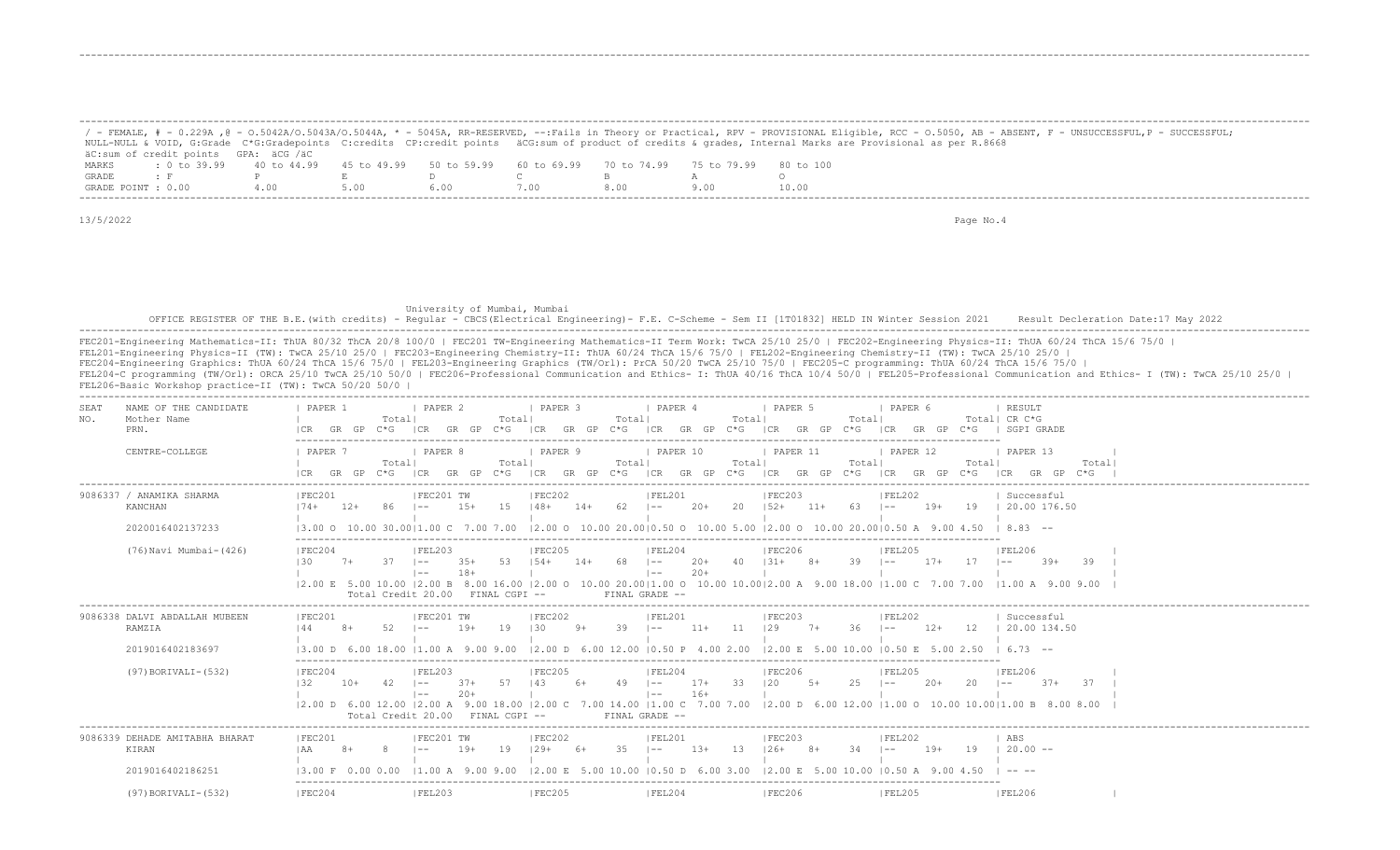|  |                                     |  |  |                |  |  | 6  -- 30+ 50  36+ 6+ 42  -- 18+ 35  26+ 5+ 31  -- 19+ 19  -- 33+ 33                                                             |  |  |  |
|--|-------------------------------------|--|--|----------------|--|--|---------------------------------------------------------------------------------------------------------------------------------|--|--|--|
|  |                                     |  |  | $1--$ 17+      |  |  |                                                                                                                                 |  |  |  |
|  |                                     |  |  |                |  |  | 2.00 F 0.00 0.00  2.00 C 7.00 14.00  2.00 D 6.00 12.00  1.00 B 8.00 8.00  2.00 C 7.00 14.00  1.00 A 9.00 9.00  1.00 C 7.00 7.00 |  |  |  |
|  | $Credit$ 20 00 $FTNAI$ . $CGPT$ $-$ |  |  | FINAL GRADE -- |  |  |                                                                                                                                 |  |  |  |
|  |                                     |  |  |                |  |  |                                                                                                                                 |  |  |  |

|                    |                                      |     |      |                                                                       |      |       | / - FEMALE, # - 0.229A ,@ - 0.5042A/0.5043A/0.5044A, * - 5045A, RR-RESERVED, --:Fails in Theory or Practical, RPV - PROVISIONAL Eligible, RCC - 0.5050, AB - ABSENT, F - UNSUCCESSFUL,P - SUCCESSFUL; |
|--------------------|--------------------------------------|-----|------|-----------------------------------------------------------------------|------|-------|-------------------------------------------------------------------------------------------------------------------------------------------------------------------------------------------------------|
|                    |                                      |     |      |                                                                       |      |       | NULL-NULL & VOID, G:Grade C*G:Gradepoints C:credits CP:credit points äCG:sum of product of credits & grades, Internal Marks are Provisional as per R.8668                                             |
|                    | äC:sum of credit points GPA: äCG /äC |     |      |                                                                       |      |       |                                                                                                                                                                                                       |
| MARKS              | : 0 to 39.99 40 to 44.99             |     |      | 45 to 49.99 50 to 59.99 60 to 69.99 70 to 74.99 75 to 79.99 80 to 100 |      |       |                                                                                                                                                                                                       |
| GRADE              |                                      |     |      |                                                                       |      |       |                                                                                                                                                                                                       |
| GRADE POINT : 0.00 |                                      | 400 | 5.00 | 6.00                                                                  | 7.00 | 8 N N | 10.00                                                                                                                                                                                                 |

13/5/2022 Page No.5

University of Mumbai, Mumbai<br>OFFICE REGISTER OF THE B.E.(with credits) - Regular - CBCS(Electrical Engineering)- F.E. C-Scheme - Sem II [1T01832] HELD IN Winter Session 2021 Result Decleration Date:17 May 2022<br>------------

 FEC201-Engineering Mathematics-II: ThUA 80/32 ThCA 20/8 100/0 | FEC201 TW-Engineering Mathematics-II Term Work: TwCA 25/10 25/0 | FEC202-Engineering Physics-II: ThUA 60/24 ThCA 15/6 75/0 | FEL201-Engineering Physics-II (TW): TwCA 25/10 25/0 | FEC203-Engineering Chemistry-II: ThUA 60/24 ThCA 15/6 75/0 | FEL202-Engineering Chemistry-II (TW): TwCA 25/10 25/0 | FEC204-Engineering Graphics: ThUA 60/24 ThCA 15/6 75/0 | FEL203-Engineering Graphics (TW/Orl): PrCA 50/20 TwCA 25/10 75/0 | FEC205-C programming: ThUA 60/24 ThCA 15/6 75/0 | FEL204-C programming (TW/Orl): ORCA 25/10 TwCA 25/10 50/0 | FEC206-Professional Communication and Ethics- I: ThUA 40/16 ThCA 10/4 50/0 | FEL205-Professional Communication and Ethics- I (TW): TwCA 25/10 25/0 | FEL206-Basic Workshop practice-II (TW): TwCA 50/20 50/0 |

| NAME OF THE CANDIDATE<br>SEAT<br>Mother Name<br>NO.<br>PRN. | PAPER 1<br>Totall                                      | PAPER 2<br>Total                                                                     | PAPER 3<br>Total                        | PAPER 4<br>Totall                                                                                                                                                                                   | PAPER 5<br>Totall                               | PAPER 6<br>C*G.                                    | RESULT<br>Total  CR C*G<br>SGPI GRADE   |
|-------------------------------------------------------------|--------------------------------------------------------|--------------------------------------------------------------------------------------|-----------------------------------------|-----------------------------------------------------------------------------------------------------------------------------------------------------------------------------------------------------|-------------------------------------------------|----------------------------------------------------|-----------------------------------------|
| CENTRE-COLLEGE                                              | PAPER 7<br>Totall<br>C*G<br>GR<br>GP                   | PAPER 8<br>Totall<br>C*G<br>GP.                                                      | PAPER 9<br>Total<br>:*G<br>GP           | PAPER 10<br>Totall<br>$C*G$                                                                                                                                                                         | PAPER 11<br>Totall<br>I CR<br>C*G<br>GR.<br>GP. | PAPER 12<br>Total <br>$C*G$<br>I CR.<br>GR.<br>GP. | PAPER 13<br>Total<br>$C*G$<br>ICR<br>GR |
| 9086340 PAWAR ISHAAN SANDESH<br>ANUJA<br>2019016402185093   | FEC201                                                 | FEC201 TW<br>$19+$<br>-19<br>$- -$                                                   | FEC202<br>125+<br>6+                    | IFEL201<br>$11+$<br>$1 - -$<br>13.00 F 0.00 0.00 11.00 A 9.00 9.00 12.00 P 4.00 8.00 10.50 P 4.00 2.00 12.00 D 6.00 12.00                                                                           | FEC203 <br>$137+$<br>6+                         | FEL202<br>$12+$<br>$- -$<br>$10.50$ F. 5.00        | ABS<br>$20.00 - -$                      |
| (97) BORIVALI-(532)                                         | FEC204<br>$12.00 \t F 0.00 0.00$<br>Total Credit 20.00 | FEL203<br>50.<br>$30+$<br>$- -$<br>$20+$<br>$- -$<br>$ 2.00\rangle$<br>FINAL CGPI -- | <b>FEC205</b><br>$129+$<br>$14+$<br>-43 | FEL204<br>$24+$<br>$1 - -$<br>-47<br>$23+$<br>$\overline{\phantom{a}}$<br>7.00 14.00  2.00 D 6.00 12.00  1.00 O 10.00 10.00 2.00 C 7.00 14.00  1.00 A 9.00 9.00  1.00 C 7.00 7.00<br>FINAL GRADE -- | FEC206<br>$128+$                                | FEL205<br>$19+$<br>19<br>$- -$                     | FEL206<br>30.<br>$30+$<br>$1 - -$       |